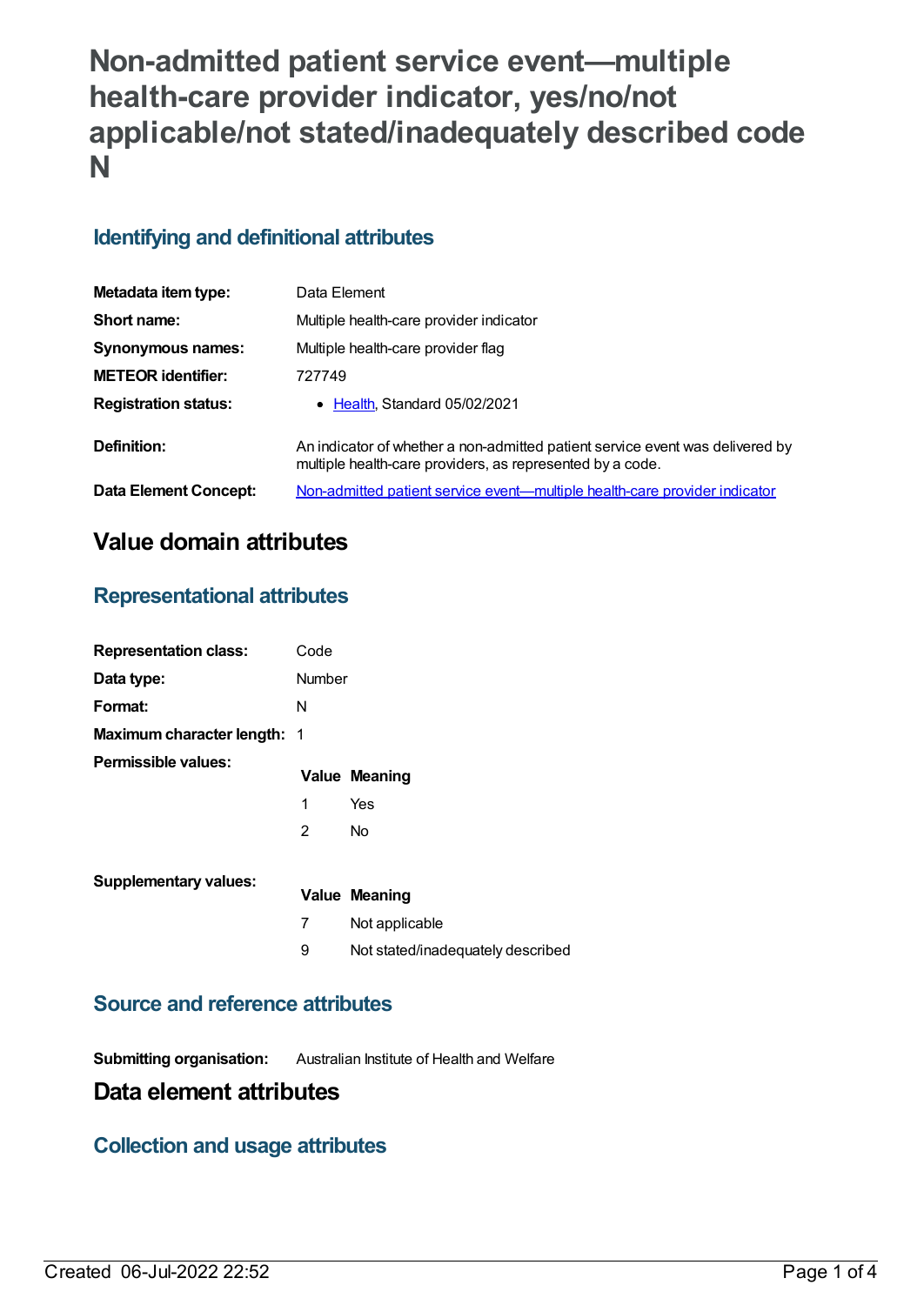| Guide for use:                                              | CODE 1 Yes                                                                                                                                                                                                                                                                                                                                                                                                                                                                                                                                                                                                                                                                                                                                                                                                               |
|-------------------------------------------------------------|--------------------------------------------------------------------------------------------------------------------------------------------------------------------------------------------------------------------------------------------------------------------------------------------------------------------------------------------------------------------------------------------------------------------------------------------------------------------------------------------------------------------------------------------------------------------------------------------------------------------------------------------------------------------------------------------------------------------------------------------------------------------------------------------------------------------------|
|                                                             | This code is used to indicate that direct care has been provided by multiple health-<br>care providers.                                                                                                                                                                                                                                                                                                                                                                                                                                                                                                                                                                                                                                                                                                                  |
|                                                             | CODE 2 No                                                                                                                                                                                                                                                                                                                                                                                                                                                                                                                                                                                                                                                                                                                                                                                                                |
|                                                             | This code is used to indicate that direct care has not been provided by multiple<br>health-care providers.                                                                                                                                                                                                                                                                                                                                                                                                                                                                                                                                                                                                                                                                                                               |
|                                                             | CODE 7 Not applicable                                                                                                                                                                                                                                                                                                                                                                                                                                                                                                                                                                                                                                                                                                                                                                                                    |
|                                                             | This code is used to indicate that there was no direct interaction between the<br>patient and a health-care provider. This includes multi-disciplinary case<br>conferences where the patient does not participate, and home delivered services<br>where the patient performs the procedure and no healthcare provider is present.                                                                                                                                                                                                                                                                                                                                                                                                                                                                                        |
|                                                             | CODE 9 Not stated/inadequately described                                                                                                                                                                                                                                                                                                                                                                                                                                                                                                                                                                                                                                                                                                                                                                                 |
|                                                             | This code is used when there is insufficient information to determine whether direct<br>care has been provided by multiple health-care providers.                                                                                                                                                                                                                                                                                                                                                                                                                                                                                                                                                                                                                                                                        |
| <b>Collection methods:</b>                                  | The definition of the term 'multiple health-care provider' can vary depending on the<br>context and/or collection in which the term is being applied.                                                                                                                                                                                                                                                                                                                                                                                                                                                                                                                                                                                                                                                                    |
|                                                             | For example, in the context of reporting non-admitted activity data for activity based<br>funding, 'multiple health-care provider' means three or more health-care providers<br>who deliver care either individually or jointly within a non-admitted patient service<br>event. The health-care providers may be of the same profession (medical, nursing<br>or allied health). However, they must each have a different speciality so that the<br>care provided by each provider is unique and meets the definition of a non-<br>admitted patient service event.                                                                                                                                                                                                                                                        |
|                                                             | In practice, this should be interpreted as meaning that the patient can separately<br>identify the unique care provided by each health-care provider. For example:                                                                                                                                                                                                                                                                                                                                                                                                                                                                                                                                                                                                                                                       |
|                                                             | • A patient attends a pain management clinic for assessment. At the<br>assessment there is a doctor specialising in chronic diseases, a doctor<br>specialising in pain management, a nurse specialising in pain management<br>and an occupational therapist. As each provider will provide unique clinical<br>content to the assessment, this is counted as multiple health-care providers.<br>• A patient attends a rehabilitation clinic and sees a physiotherapist, an<br>occupational therapist and then a nurse, all individually. This would be<br>counted as multiple health-care providers.<br>• A patient attends a hydrotherapy clinic, sees a physiotherapist who provides<br>a plan, and then completes the plan with a physiotherapist aid. This would not<br>be counted as multiple health-care providers. |
| <b>Source and reference attributes</b>                      |                                                                                                                                                                                                                                                                                                                                                                                                                                                                                                                                                                                                                                                                                                                                                                                                                          |
| <b>Submitting organisation:</b>                             | <b>Independent Hospital Pricing Authority</b>                                                                                                                                                                                                                                                                                                                                                                                                                                                                                                                                                                                                                                                                                                                                                                            |
| <b>Relational attributes</b>                                |                                                                                                                                                                                                                                                                                                                                                                                                                                                                                                                                                                                                                                                                                                                                                                                                                          |
| <b>Related metadata</b><br>references:                      | See also Appointment—multiple health care provider indicator, (derived) yes/no/not<br>stated/inadequately described code N                                                                                                                                                                                                                                                                                                                                                                                                                                                                                                                                                                                                                                                                                               |
|                                                             | • WA Health, Standard 01/06/2017                                                                                                                                                                                                                                                                                                                                                                                                                                                                                                                                                                                                                                                                                                                                                                                         |
|                                                             | Supersedes Non-admitted patient service event-multiple health-care provider<br>indicator, yes/no/not stated/inadequately described code N                                                                                                                                                                                                                                                                                                                                                                                                                                                                                                                                                                                                                                                                                |
|                                                             | • ACT Health (retired), Candidate 08/08/2018<br>• Health, Superseded 05/02/2021                                                                                                                                                                                                                                                                                                                                                                                                                                                                                                                                                                                                                                                                                                                                          |
| <b>Implementation in Data Set</b><br><b>Specifications:</b> | Non-admitted patient care aggregate NBEDS 2021-22Health, Superseded<br>17/12/2021                                                                                                                                                                                                                                                                                                                                                                                                                                                                                                                                                                                                                                                                                                                                        |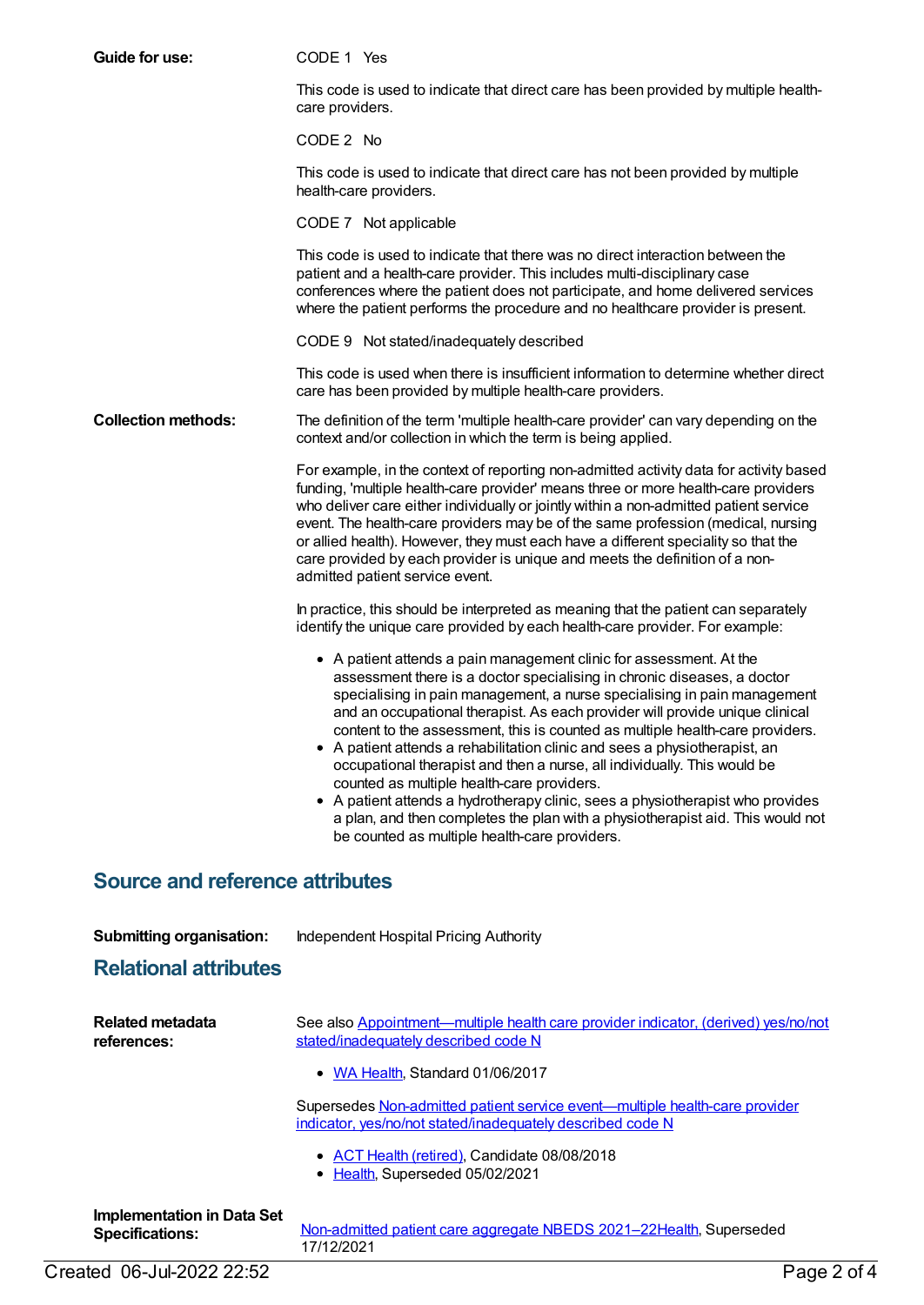*Implementation start date:* 01/07/2021

*Implementation end date:* 30/06/2022

*DSS specific information:*

For the purposes of reporting non-admitted activity data for activity based funding, 'multiple health-care providers' is defined as three or more health-care providers who deliver care either individually or jointly within a non-admitted patient service event.

[Non-admitted](https://meteor.aihw.gov.au/content/742050) patient care aggregate NBEDS 2022–23[Health](https://meteor.aihw.gov.au/RegistrationAuthority/12), Standard 17/12/2021

*Implementation start date:* 01/07/2022

*Implementation end date:* 30/06/2023

*DSS specific information:*

For the purposes of reporting non-admitted activity data for activity based funding, 'multiple health-care providers' is defined as three or more health-care providers who deliver care either individually or jointly within a non-admitted patient service event.

[Non-admitted](https://meteor.aihw.gov.au/content/727331) patient NBEDS 2021–2[2Health](https://meteor.aihw.gov.au/RegistrationAuthority/12), Superseded 20/10/2021

*Implementation start date:* 01/07/2021

*Implementation end date:* 30/06/2022

*DSS specific information:*

For the purposes of reporting non-admitted activity data for activity based funding, 'multiple health-care providers' is defined as three or more health-care providers who deliver care either individually or jointly within a non-admitted patient service event.

Code 2 should not be reported for the multidisciplinary case conference Tier 2 classes (20.56 and 40.62).

[Non-admitted](https://meteor.aihw.gov.au/content/742186) patient NBEDS 2022–2[3Health](https://meteor.aihw.gov.au/RegistrationAuthority/12), Standard 20/10/2021